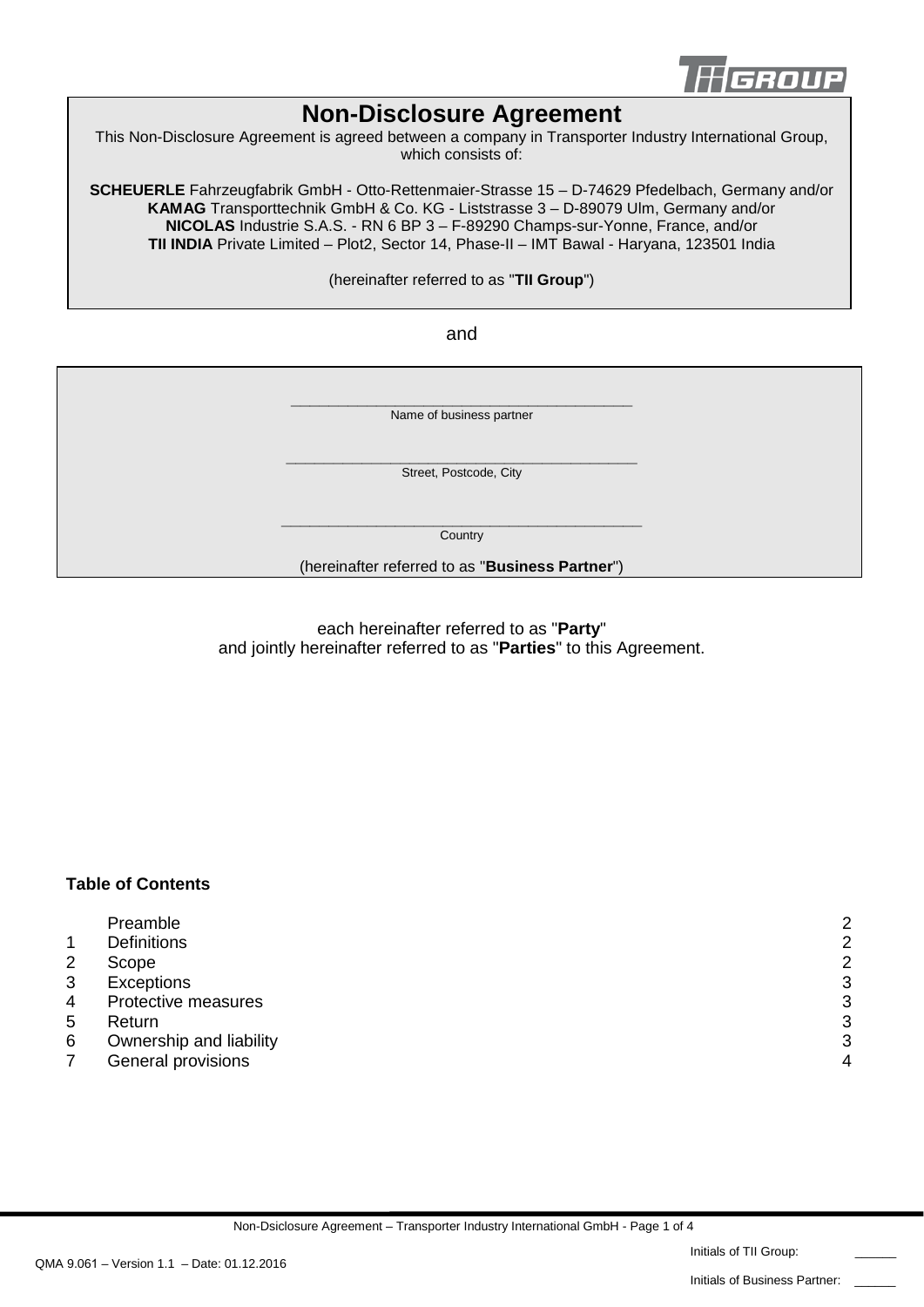

## *Preamble*

The Parties potentially intend to enter into a close collaboration, particularly in the area of

(hereinafter referred to as "Project").

In the course of this collaboration and in preparatory discussions, it may be necessary to disclose confidential information to the respective other Party. As the Parties are clear that any violation of this Agreement may cause significant damage, and in order to enable as comprehensive a protection as possible for this confidential information, the following is hereby agreed:

#### *1 Definitions*

"**Confidential information**" under the terms of this Agreement is all information, especially materials, data, knowledge, know-how, samples and prototypes

- a) of a scientific, technical or industrial nature, including trade secrets, inventions, processes, design, manufacturing methods, models, plans, databases, software and computer programs, capabilities, development achievements and/or stages, or
- b) relating to the entrepreneurial or commercial area, including costs, prices, contractual information, as well as customer data, contents of reports, business, commercial, marketing and financial plans, strategies and forecasts

which are transferred by one Party (subsequently referred to as the "Disclosing Party"), regardless of the form - be it machine-readable, on data media, in the form of a physical object, orally or in writing - and received by the other Party (hereinafter referred to as the "Receiving Party") or its subsidiary in connection with the Project, as well as the fact that Project-related discussions took place.

"**Subsidiary**" under the terms of this Agreement is a company in which one of the partners or its parent has a direct or indirect stake of at least 50%.

#### *2 Scope*

- **2.1** For the term of this Agreement, the Receiving Party undertakes
	- a) to treat confidential information with strict confidentiality and not to disclose it to third parties
	- b) to use confidential information exclusively for the Project
	- c) not to use confidential information for purposes other than the collaboration with the other Party for the implementation of the Project, without the Disclosing Party's prior written consent
	- d) not to undertake any analyses of confidential information in order to determine the chemical composition or physical properties
	- e) not to apply for patents, registered designs or other trade mark rights which are based on confidential information or which disclose it
	- f) not to make any samples or prototypes available to third parties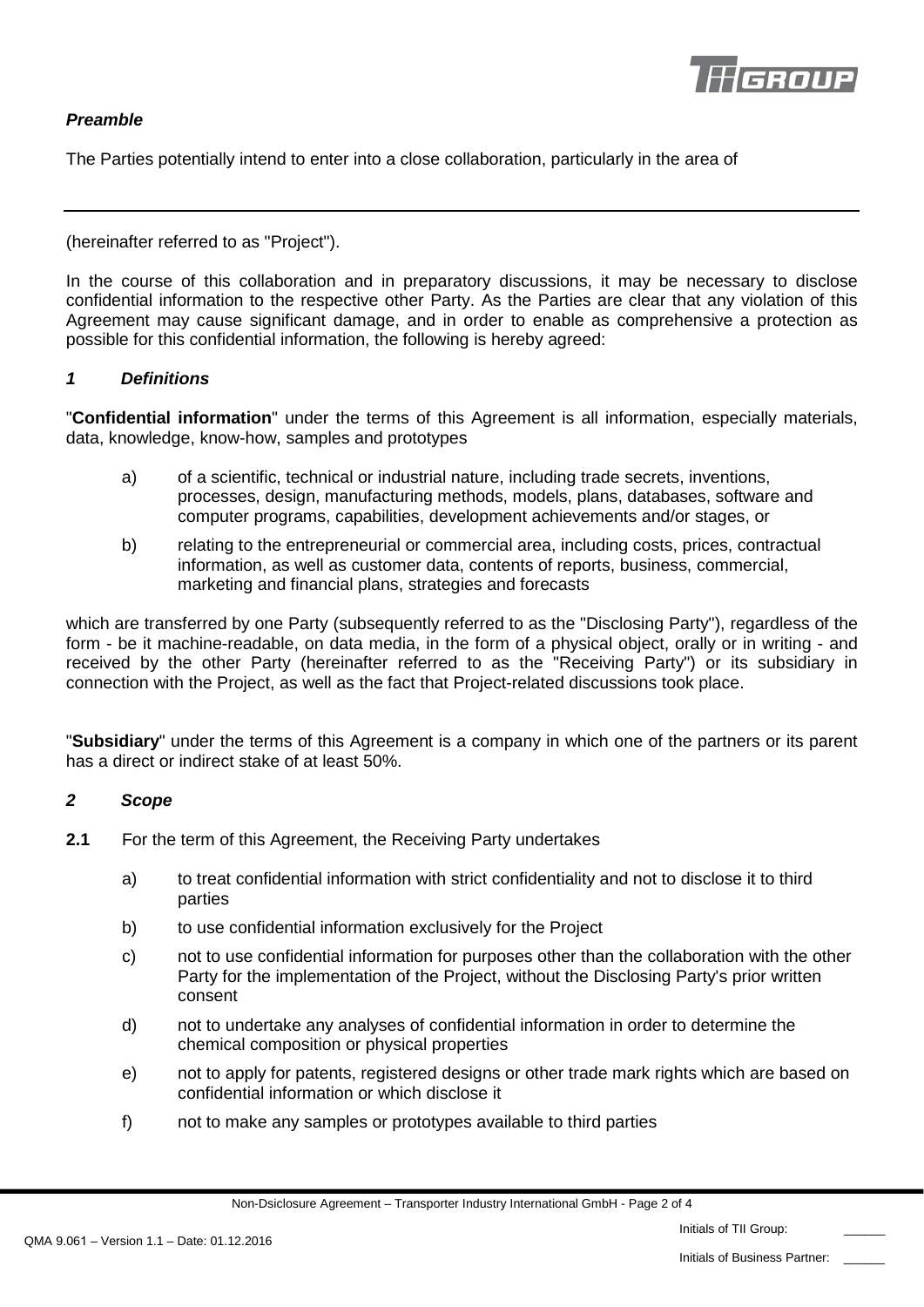

**2.2** Notwithstanding Item 2.1, the Receiving Party may exceptionally make confidential information available to a subsidiary, if this is absolutely essential for the implementation of the Project, as long as the subsidiary has previously been committed to maintaining confidentiality as per the provisions of this Agreement. The Receiving Party is liable for a subsidiary which receives confidential information complying with the provisions of this Agreement.

Confidential information which the Receiving Party receives from a subsidiary of the Disclosing Party is deemed to have been received directly from the Disclosing Party.

## *3 Exceptions*

The Receiving Party's obligations to maintaining confidentiality do not apply to information:

- a) whose being made public was agreed in writing by the Disclosing Party
- b) which was known to the Receiving Party before being disclosed by the Disclosing Party
- c) which was publicly known without any violation of this Agreement
- d) which was developed by the Receiving Party independent of the confidential information received from the Disclosing Party
- e) which was made public by law, administrative or court order

Upon request, the Receiving Party who invokes one of the reasons listed from (a) to (e) must prove this on the basis of written documents.

## *4 Protective measures*

The Receiving Party will protect the confidential information with the same care as its own confidential information of a comparable nature. Regarding the Disclosing Party's confidential information, this care includes the following protective measures as a minimum:

- a) only the Receiving Party's employees who are essential for the implementation of the Project are granted access to confidential information
- b) the access is restricted to the range of confidential information which is necessary for the individual employee to carry out his task

## *5 Return*

Upon written request by the Disclosing Party, the Receiving Party will immediately return all confidential information (including all copies), no later than upon completion of the Project, and without being requested to do so.

## *6 Ownership and liability*

The confidential information shall remain the property of the Disclosing Party. This Agreement shall not give the Receiving Party, either directly or indirectly, any claim to grant or transfer any rights whatsoever, especially not patent or licensing rights, in the confidential information.

The Parties shall not be liable either for the completeness nor correctness of the confidential information made public, nor for possible losses incurred by the Receiving Party from the use of the confidential information disclosed.